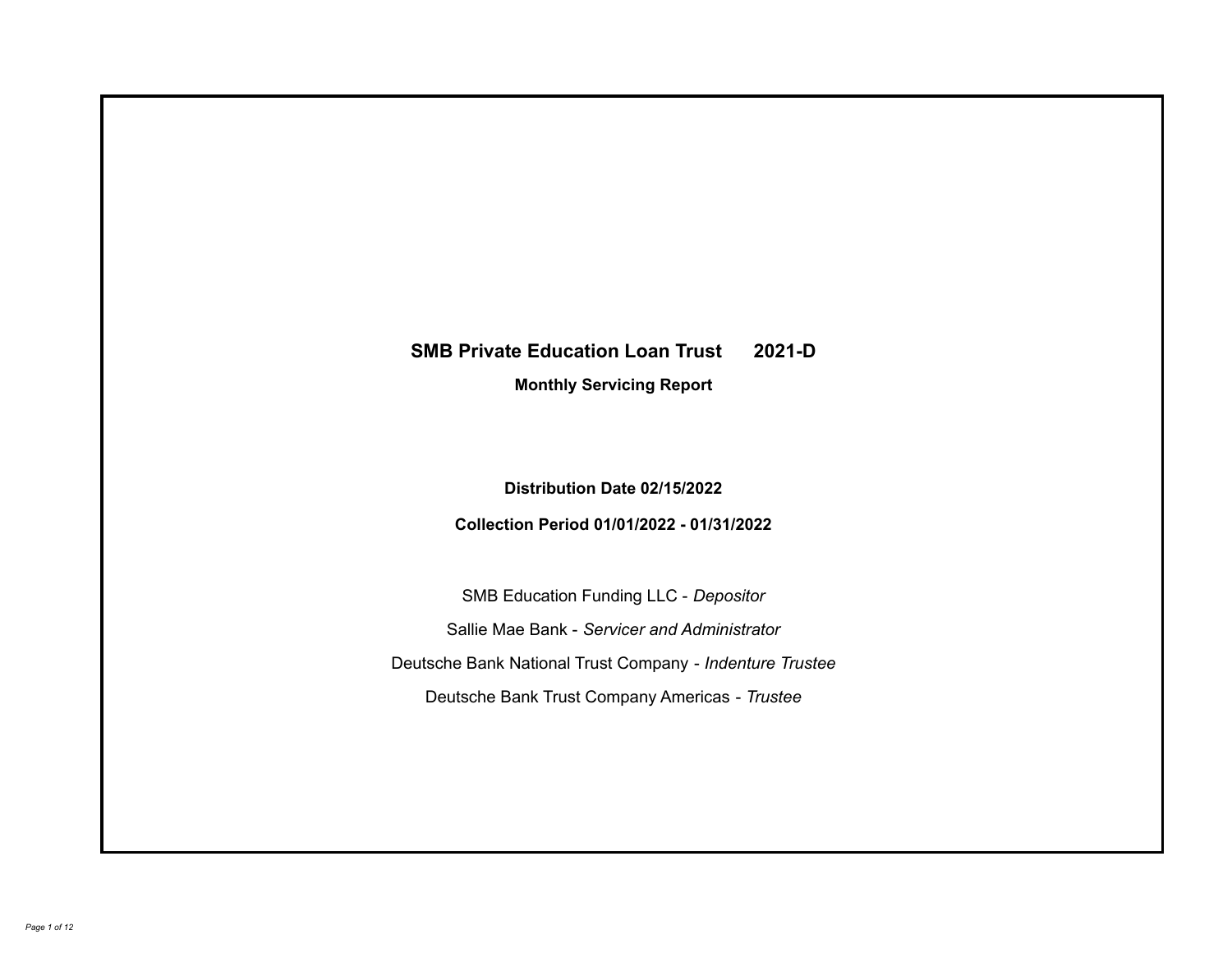A

| <b>Student Loan Portfolio Characteristics</b>                                       | <b>Settlement Date</b><br>08/18/2021 | 12/31/2021                        | 01/31/2022                        |
|-------------------------------------------------------------------------------------|--------------------------------------|-----------------------------------|-----------------------------------|
| <b>Principal Balance</b><br>Interest to be Capitalized Balance                      | \$512,648,190.89<br>36,700,624.47    | \$484,585,104.07<br>29,860,006.93 | \$475,394,881.84<br>30,017,168.39 |
| Pool Balance                                                                        | \$549,348,815.36                     | \$514,445,111.00                  | \$505,412,050.23                  |
| Weighted Average Coupon (WAC)<br>Weighted Average Remaining Term<br>Number of Loans | 8.56%<br>142.10<br>42,716            | 8.58%<br>140.15<br>40,452         | 8.58%<br>139.79<br>39,839         |
| Number of Borrowers                                                                 | 41,477                               | 39,296                            | 38,711                            |
| Pool Factor                                                                         |                                      | 0.936463494                       | 0.920020279                       |
| Since Issued Total Constant Prepayment Rate (1)                                     |                                      | 15.40%                            | 15.68%                            |

| <b>Debt Securities</b> | Cusip/Isin | 01/18/2022       | 02/15/2022       |
|------------------------|------------|------------------|------------------|
| A1A                    | 78449MAA4  | \$337,246,590.70 | \$328,541,640.93 |
| A1B                    | 78449MAB2  | \$92,698,670.22  | \$90,305,948.42  |
|                        | 78449MAC0  | \$40,000,000.00  | \$40,000,000.00  |

| $\sim$<br>ີ | <b>Certificates</b> | Cusip/Isin | 01/18/2022   | 02/15/2022   |
|-------------|---------------------|------------|--------------|--------------|
|             | Residual            | 78449MAD8  | \$100,000.00 | \$100,000.00 |

| <b>Account Balances</b> | 01/18/2022   | 02/15/2022  |
|-------------------------|--------------|-------------|
| Reserve Account Balance |              |             |
|                         | 1,400,408.00 | ,400,408.00 |

| E. | <b>Asset / Liability</b>               | 01/18/2022       | 02/15/2022       |
|----|----------------------------------------|------------------|------------------|
|    | Overcollateralization Percentage       | 8.65%            | 9.21%            |
|    | Specified Overcollateralization Amount | \$102,889,022.20 | \$101,082,410.05 |
|    | Actual Overcollateralization Amount    | \$44,499,850.08  | \$46,564,460.88  |

(1) For additional information, see 'Since Issued CPR Methodology' found in section VIII of this report .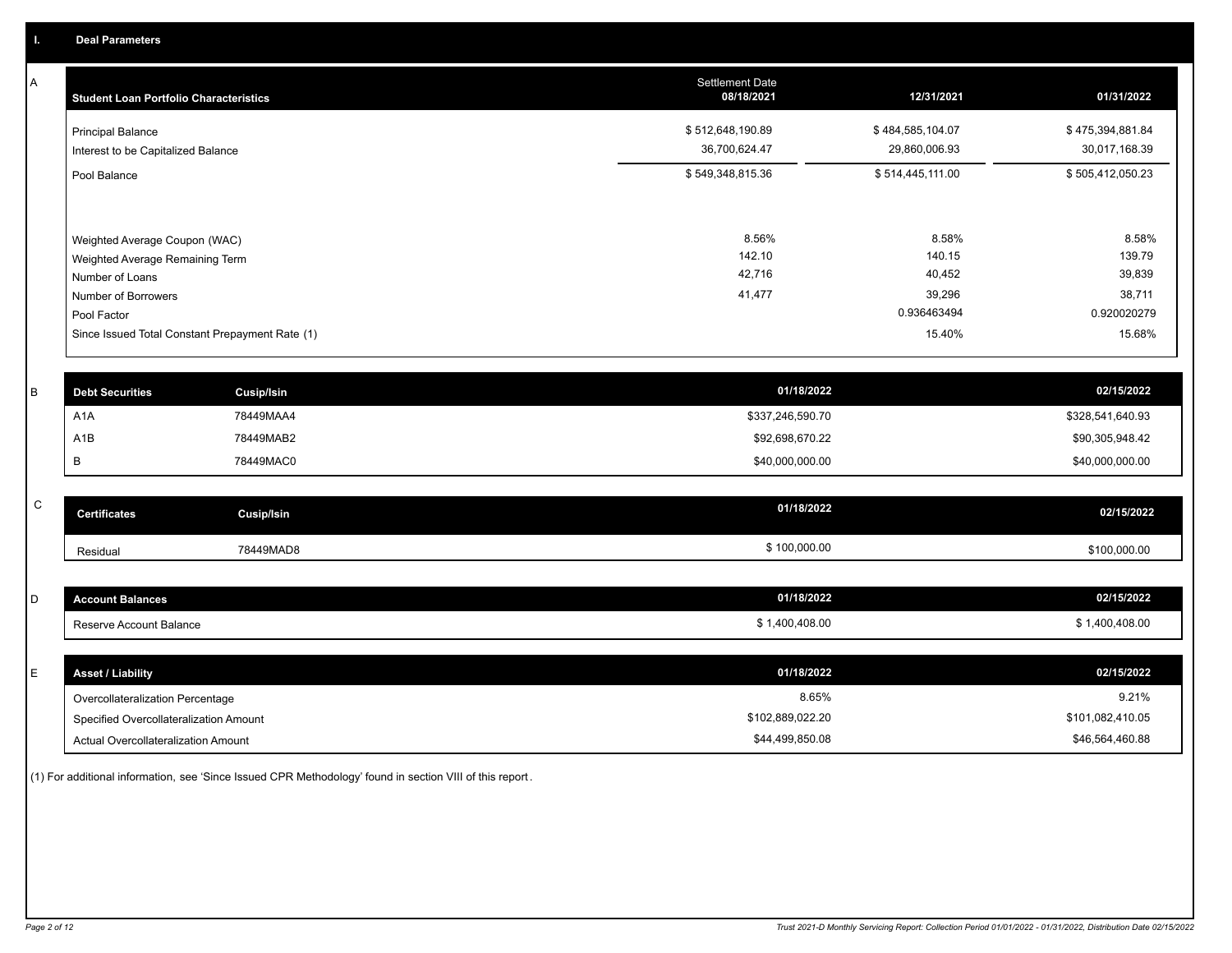## **II. 2021-D Trust Activity 01/01/2022 through 01/31/2022**

## **Total Principal Receipts \$ 9,445,992.92**  Other Principal Deposits 284,642.49 Servicer Principal Reimbursement 0.00 Seller Principal Reimbursement 0.00 Borrower Principal 9,161,350.43 A **Student Loan Principal Receipts**

#### B **Student Loan Interest Receipts**

| Borrower Interest               | 2,411,043.34   |
|---------------------------------|----------------|
| Seller Interest Reimbursement   | 0.00           |
| Servicer Interest Reimbursement | 0.00           |
| Other Interest Deposits         | 6,493.63       |
| <b>Total Interest Receipts</b>  | \$2,417,536.97 |

| C       | <b>Recoveries on Realized Losses</b>                             | \$69,771.58     |
|---------|------------------------------------------------------------------|-----------------|
| D       | <b>Investment Income</b>                                         | \$274.65        |
| Е.      | <b>Funds Borrowed from Next Collection Period</b>                | \$0.00          |
| F.      | <b>Funds Repaid from Prior Collection Period</b>                 | \$0.00          |
| G       | Loan Sale or Purchase Proceeds                                   | \$0.00          |
| H       | Initial Deposits to Distribution Account                         | \$0.00          |
|         | <b>Excess Transferred from Other Accounts</b>                    | \$0.00          |
| J       | <b>Borrower Benefit Reimbursements</b>                           | \$0.00          |
| K       | <b>Other Deposits</b>                                            | \$0.00          |
|         | <b>Other Fees Collected</b>                                      | \$0.00          |
| M       | <b>AVAILABLE FUNDS</b>                                           | \$11,933,576.12 |
| N       | Non-Cash Principal Activity During Collection Period             | \$255,770.69    |
| $\circ$ | Aggregate Purchased Amounts by the Depositor, Servicer or Seller | \$291,136.12    |
| P       | Aggregate Loan Substitutions                                     | \$0.00          |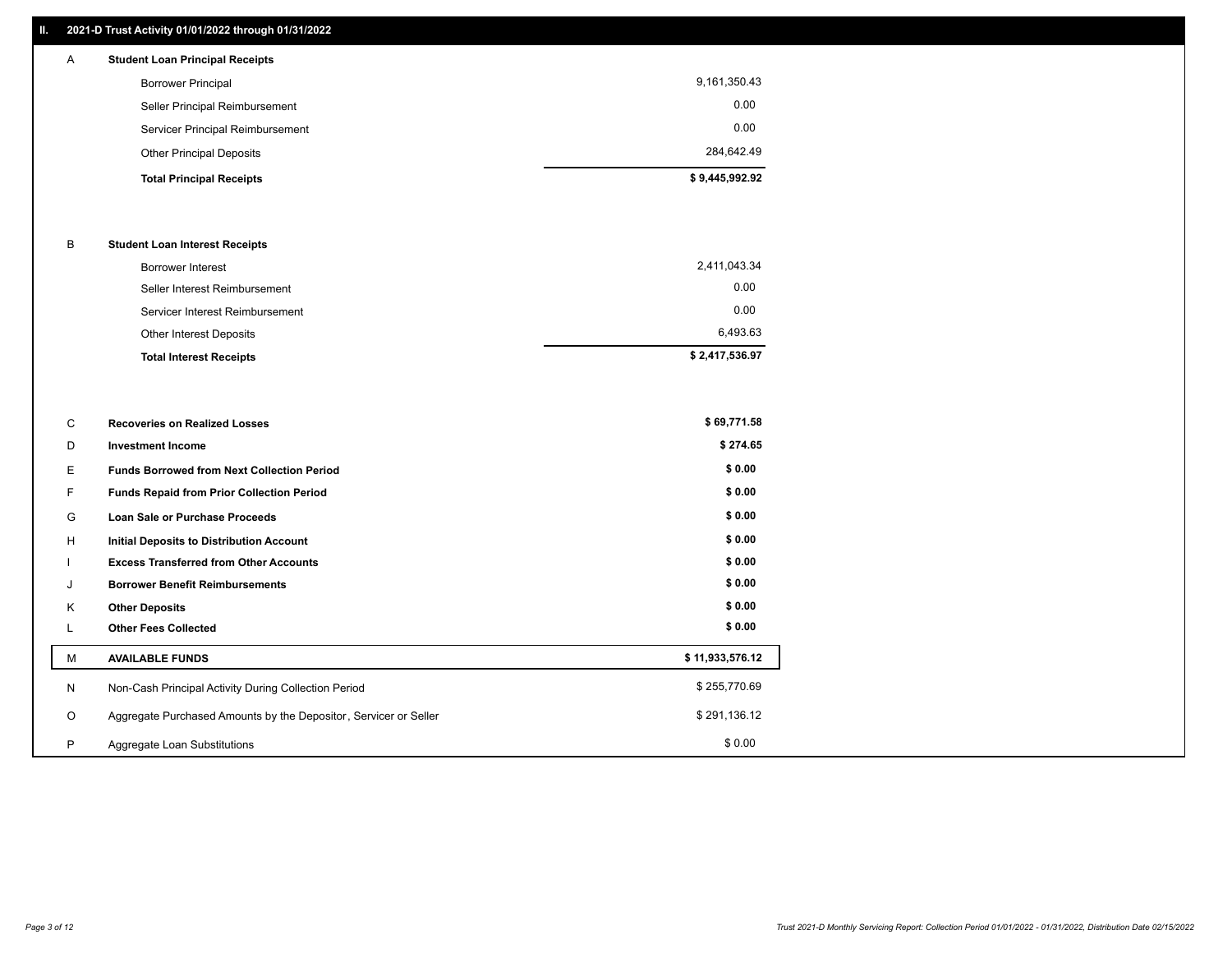|                   | <b>Loans by Repayment Status</b> |                          |         |                                                           |                |                            |                          |         |                                                           |                |                            |
|-------------------|----------------------------------|--------------------------|---------|-----------------------------------------------------------|----------------|----------------------------|--------------------------|---------|-----------------------------------------------------------|----------------|----------------------------|
|                   |                                  |                          |         | 01/31/2022                                                |                |                            |                          |         | 12/31/2021                                                |                |                            |
|                   |                                  | <b>Wtd Avg</b><br>Coupon | # Loans | Principal and<br><b>Interest Accrued</b><br>to Capitalize | % of Principal | % of Loans in<br>Repay (1) | <b>Wtd Avg</b><br>Coupon | # Loans | Principal and<br><b>Interest Accrued</b><br>to Capitalize | % of Principal | % of Loans in<br>Repay (1) |
| INTERIM:          | IN SCHOOL                        | 9.67%                    | 5,206   | \$72,125,262.63                                           | 14.271%        | $-$ %                      | 9.65%                    | 5,653   | \$77,416,121.32                                           | 15.048%        | $-$ %                      |
|                   | GRACE                            | 9.51%                    | 1,428   | \$18,970,849.66                                           | 3.754%         | $-$ %                      | 9.55%                    | 1,077   | \$14,771,234.32                                           | 2.871%         | $-$ %                      |
|                   | <b>DEFERMENT</b>                 | 9.06%                    | 1,905   | \$26,522,627.90                                           | 5.248%         | $-$ %                      | 9.00%                    | 1,924   | \$26,780,617.19                                           | 5.206%         | $-$ %                      |
| <b>REPAYMENT:</b> | <b>CURRENT</b>                   | 8.25%                    | 29,754  | \$366,685,371.51                                          | 72.552%        | 94.557%                    | 8.25%                    | 30,252  | \$373,853,882.45                                          | 72.671%        | 94.532%                    |
|                   | 30-59 DAYS DELINQUENT            | 9.28%                    | 714     | \$9,291,108.33                                            | 1.838%         | 2.396%                     | 9.33%                    | 671     | \$8,824,560.07                                            | 1.715%         | 2.231%                     |
|                   | 60-89 DAYS DELINQUENT            | 9.48%                    | 345     | \$4,672,750.26                                            | 0.925%         | 1.205%                     | 8.95%                    | 216     | \$2,843,672.02                                            | 0.553%         | 0.719%                     |
|                   | 90+ DAYS DELINQUENT              | 9.00%                    | 173     | \$2,500,613.29                                            | 0.495%         | 0.645%                     | 9.37%                    | 141     | \$2,138,258.53                                            | 0.416%         | 0.541%                     |
|                   | <b>FORBEARANCE</b>               | 8.47%                    | 314     | \$4,643,466.65                                            | 0.919%         | 1.197%                     | 9.04%                    | 518     | \$7,816,765.10                                            | 1.519%         | 1.977%                     |
| <b>TOTAL</b>      |                                  |                          | 39,839  | \$505,412,050.23                                          | 100.00%        | 100.00%                    |                          | 40,452  | \$514,445,111.00                                          | 100.00%        | 100.00%                    |

Percentages may not total 100% due to rounding \*

1 Loans classified in "Repayment" include any loan for which interim interest only, \$25 fixed payments or full principal and interest payments are due.

|                         | <b>Loans by Borrower Status</b>                                                                                              |                          |         |                                                                  |                |                                |                          |         |                                                                  |                |                                |
|-------------------------|------------------------------------------------------------------------------------------------------------------------------|--------------------------|---------|------------------------------------------------------------------|----------------|--------------------------------|--------------------------|---------|------------------------------------------------------------------|----------------|--------------------------------|
|                         |                                                                                                                              |                          |         | 01/31/2022                                                       |                |                                |                          |         | 12/31/2021                                                       |                |                                |
|                         |                                                                                                                              | <b>Wtd Avg</b><br>Coupon | # Loans | <b>Principal and</b><br><b>Interest Accrued</b><br>to Capitalize | % of Principal | % of Loans in<br>P&I Repay (2) | <b>Wtd Avg</b><br>Coupon | # Loans | <b>Principal and</b><br><b>Interest Accrued</b><br>to Capitalize | % of Principal | % of Loans in<br>P&I Repay (2) |
| INTERIM:                | IN SCHOOL                                                                                                                    | 9.11%                    | 10,465  | \$148,179,544.23                                                 | 29.319%        | $-$ %                          | 9.09%                    | 11,352  | \$158,953,374.44                                                 | 30.898%        | $-$ %                          |
|                         | <b>GRACE</b>                                                                                                                 | 9.06%                    | 2,729   | \$36,626,757.44                                                  | 7.247%         | $-$ %                          | 9.02%                    | 2,079   | \$29,069,927.67                                                  | 5.651%         | $-$ %                          |
|                         | <b>DEFERMENT</b>                                                                                                             | 8.60%                    | 3,404   | \$47,823,950.30                                                  | 9.462%         | $-$ %                          | 8.55%                    | 3,465   | \$48,669,147.13                                                  | 9.461%         | $-$ %                          |
| P&I REPAYMENT:          | <b>CURRENT</b>                                                                                                               | 8.16%                    | 21,782  | \$252,943,024.68                                                 | 50.047%        | 92.727%                        | 8.16%                    | 22,102  | \$257,331,154.07                                                 | 50.021%        | 92.648%                        |
|                         | 30-59 DAYS DELINQUENT                                                                                                        | 9.30%                    | 658     | \$8,440,547.75                                                   | 1.670%         | 3.094%                         | 9.34%                    | 602     | \$7,895,625.07                                                   | 1.535%         | 2.843%                         |
|                         | 60-89 DAYS DELINQUENT                                                                                                        | 9.48%                    | 327     | \$4,421,649.21                                                   | 0.875%         | 1.621%                         | 8.94%                    | 200     | \$2,651,136.21                                                   | 0.515%         | 0.954%                         |
|                         | 90+ DAYS DELINQUENT                                                                                                          | 9.02%                    | 160     | \$2,333,109.97                                                   | 0.462%         | 0.855%                         | 9.35%                    | 134     | \$2,057,981.31                                                   | 0.400%         | 0.741%                         |
|                         | FORBEARANCE                                                                                                                  | 8.47%                    | 314     | \$4,643,466.65                                                   | 0.919%         | 1.702%                         | 9.04%                    | 518     | \$7,816,765.10                                                   | 1.519%         | 2.814%                         |
| <b>TOTAL</b><br>$\star$ | Percentages may not total 100% due to rounding                                                                               |                          | 39,839  | \$505,412,050.23                                                 | 100.00%        | 100.00%                        |                          | 40,452  | \$514,445,111.00                                                 | 100.00%        | 100.00%                        |
|                         | 2 Loans classified in "P&I Repayment" includes only those loans for which scheduled principal and interest payments are due. |                          |         |                                                                  |                |                                |                          |         |                                                                  |                |                                |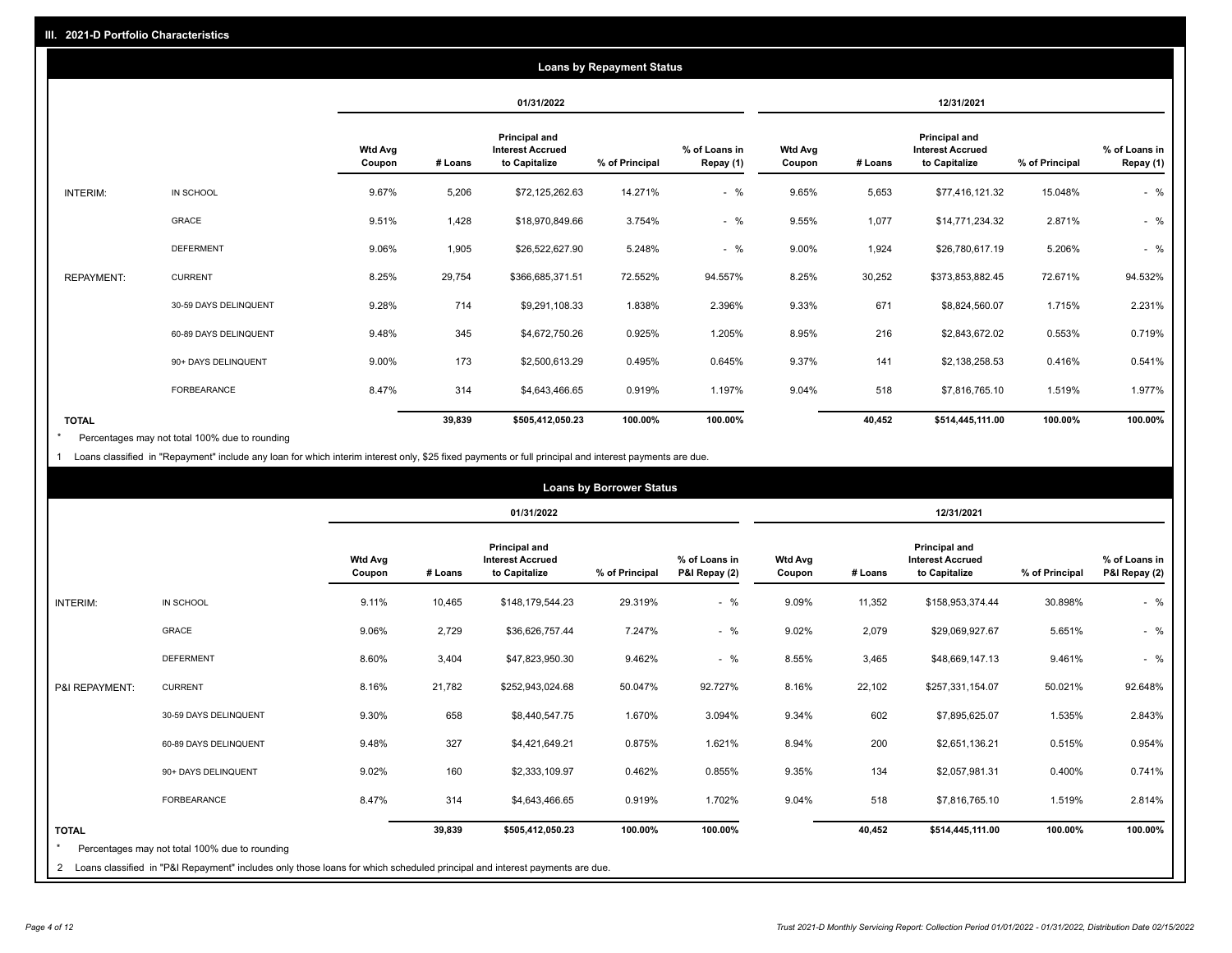|                                                               | 1/31/2022        | 12/31/2021       |
|---------------------------------------------------------------|------------------|------------------|
| Pool Balance                                                  | \$505,412,050.23 | \$514,445,111.00 |
| Total # Loans                                                 | 39,839           | 40,452           |
| Total # Borrowers                                             | 38,711           | 39,296           |
| Weighted Average Coupon                                       | 8.58%            | 8.58%            |
| Weighted Average Remaining Term                               | 139.79           | 140.15           |
| Percent of Pool - Cosigned                                    | 92.2%            | 92.1%            |
| Percent of Pool - Non Cosigned                                | 7.8%             | 7.9%             |
| Borrower Interest Accrued for Period                          | \$3,465,996.50   | \$3,528,791.59   |
| Outstanding Borrower Interest Accrued                         | \$33,501,424.06  | \$33,337,367.80  |
| Gross Principal Realized Loss - Periodic *                    | \$576,286.05     | \$623,981.84     |
| Gross Principal Realized Loss - Cumulative *                  | \$2,248,205.15   | \$1,671,919.10   |
| Recoveries on Realized Losses - Periodic                      | \$69,771.58      | \$48,979.44      |
| Recoveries on Realized Losses - Cumulative                    | \$134,320.38     | \$64,548.80      |
| Net Losses - Periodic                                         | \$506,514.47     | \$575,002.40     |
| Net Losses - Cumulative                                       | \$2,113,884.77   | \$1,607,370.30   |
| Non-Cash Principal Activity - Capitalized Interest            | \$834,303.13     | \$3,299,908.10   |
| Since Issued Total Constant Prepayment Rate (CPR) (1)         | 15.68%           | 15.40%           |
| <b>Loan Substitutions</b>                                     | \$0.00           | \$0.00           |
| <b>Cumulative Loan Substitutions</b>                          | \$0.00           | \$0.00           |
| <b>Unpaid Servicing Fees</b>                                  | \$0.00           | \$0.00           |
| <b>Unpaid Administration Fees</b>                             | \$0.00           | \$0.00           |
| <b>Unpaid Carryover Servicing Fees</b>                        | \$0.00           | \$0.00           |
| Note Interest Shortfall                                       | \$0.00           | \$0.00           |
| Loans in Modification                                         | \$15,100,522.56  | \$15,337,520.84  |
| % of Loans in Modification as a % of Loans in Repayment (P&I) | 5.63%            | 5.68%            |
|                                                               |                  |                  |
| % Annualized Gross Principal Realized Loss - Periodic as a %  | 2.58%            | 2.77%            |
| of Loans in Repayment (P&I) * 12                              |                  |                  |
| % Gross Principal Realized Loss - Cumulative as a % of        |                  |                  |
| Original Pool Balance                                         | 0.41%            | 0.30%            |

\* In accordance with the Servicer's current policies and procedures, after September 1, 2017 loans subject to bankruptcy claims generally will not be reported as a charged- off unless and until they are delinquent for 120

(1) For additional information, see 'Since Issued CPR Methodology' found in section VIII of this report .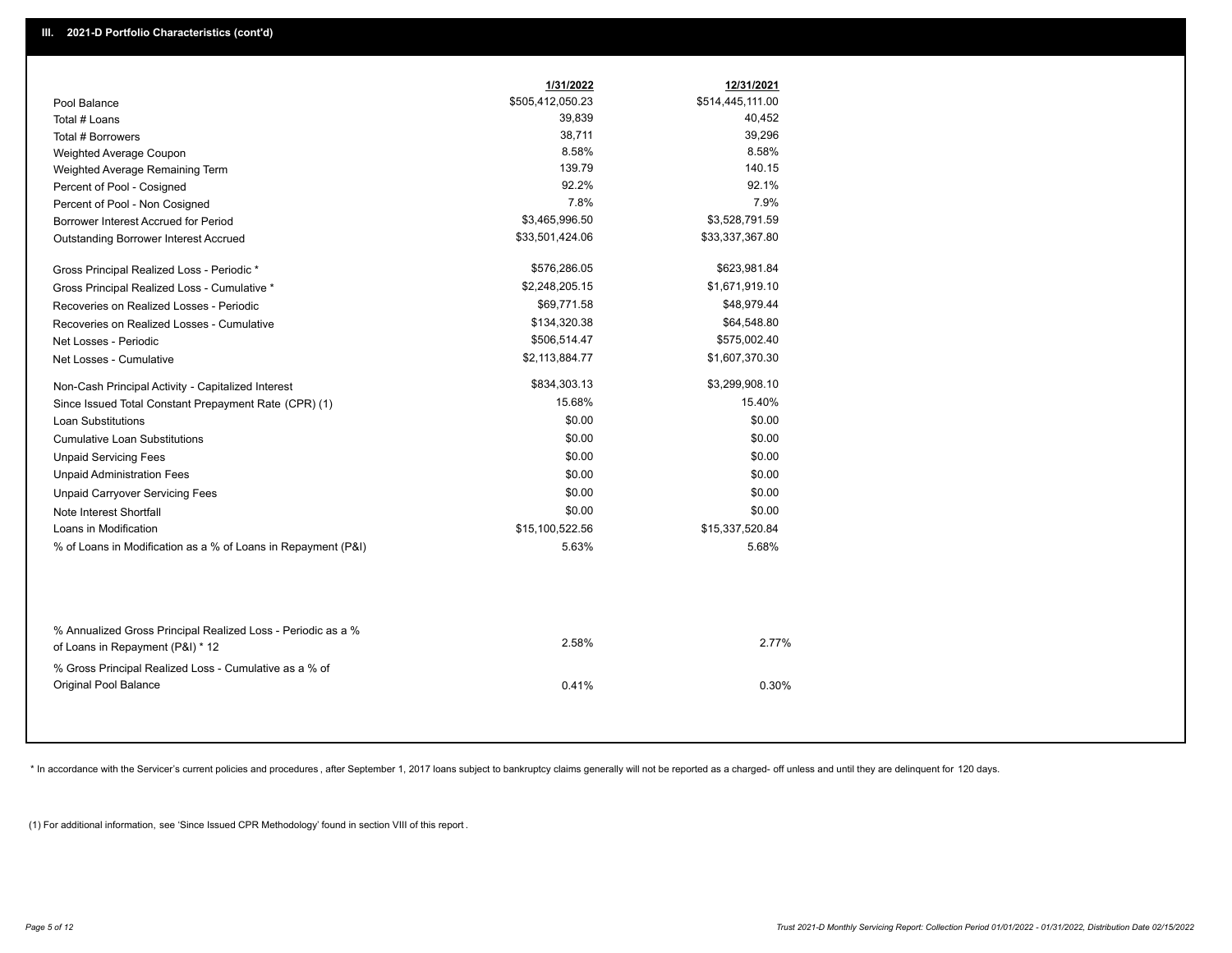## **Loan Program**

A

|                                    | Weighted<br>Average | # LOANS | <b>\$ AMOUNT</b> | $%$ *     |
|------------------------------------|---------------------|---------|------------------|-----------|
| - Smart Option Interest-Only Loans | 7.35%               | 9,786   | \$98,170,779.68  | 19.424%   |
| - Smart Option Fixed Pay Loans     | 8.60%               | 9,885   | \$154,687,854.12 | 30.606%   |
| - Smart Option Deferred Loans      | 9.05%               | 20,168  | \$252,553,416.43 | 49.970%   |
| - Other Loan Programs              | $0.00\%$            | 0       | \$0.00           | $0.000\%$ |
| <b>Total</b>                       | 8.58%               | 39,839  | \$505,412,050.23 | 100.000%  |

\* Percentages may not total 100% due to rounding

B

C

**Index Type**

|                       | Weighted<br>Average | # LOANS | <b>\$ AMOUNT</b> | $%$ *    |
|-----------------------|---------------------|---------|------------------|----------|
| - Fixed Rate Loans    | 9.49%               | 18,728  | \$251,640,028.00 | 49.789%  |
| - LIBOR Indexed Loans | 7.69%               | 21,111  | \$253,772,022.23 | 50.211%  |
| - Other Index Rates   | $0.00\%$            |         | \$0.00           | 0.000%   |
| <b>Total</b>          | $8.58\%$            | 39,839  | \$505,412,050.23 | 100.000% |

\* Percentages may not total 100% due to rounding

## **Weighted Average Recent FICO**

| (2)<br>Wtd Avg Recent FICO Band | # LOANS | <b>\$ AMOUNT</b> | $%$ *    |
|---------------------------------|---------|------------------|----------|
| $0 - 639$                       | 1,878   | \$22,370,521.17  | 4.426%   |
| 640 - 669                       | 2,295   | \$27,938,274.82  | 5.528%   |
| 670 - 699                       | 4,596   | \$57,475,273.41  | 11.372%  |
| 700 - 739                       | 9,348   | \$120,372,302.26 | 23.817%  |
| $740 +$                         | 21,721  | \$277,250,465.85 | 54.856%  |
| $N/A$ <sub>(1)</sub>            |         | \$5,212.72       | 0.001%   |
| <b>Total</b>                    | 39,839  | \$505,412,050.23 | 100.000% |
|                                 |         |                  |          |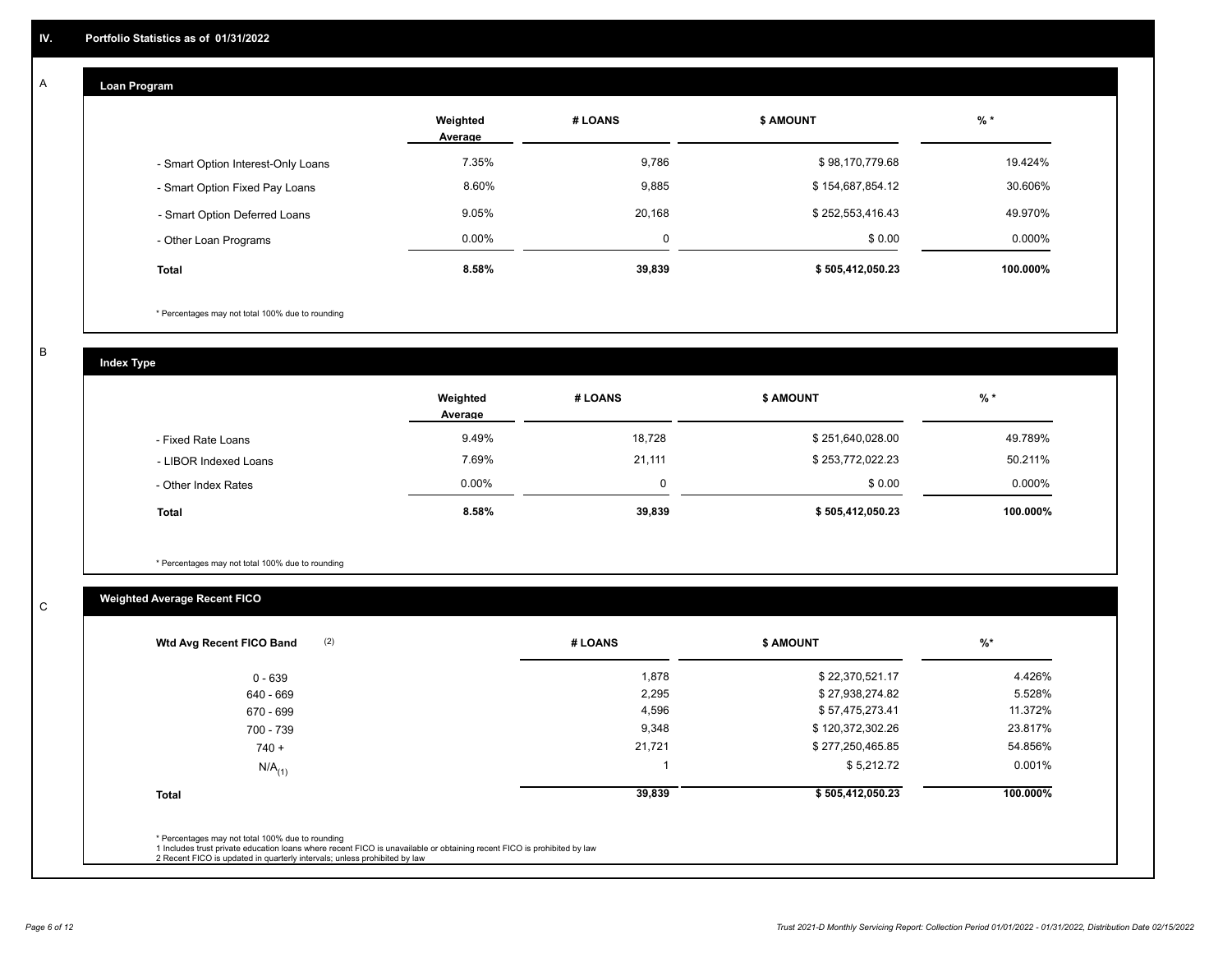| V. |       | 2021-D Reserve Account and Principal Distribution Calculations                       |                  |  |
|----|-------|--------------------------------------------------------------------------------------|------------------|--|
| А. |       | <b>Reserve Account</b>                                                               |                  |  |
|    |       | Specified Reserve Account Balance                                                    | \$1,400,408.00   |  |
|    |       | <b>Actual Reserve Account Balance</b>                                                | \$1,400,408.00   |  |
| В. |       | <b>Principal Distribution Amount</b>                                                 |                  |  |
|    | i.    | Class A Notes Outstanding                                                            | \$429,945,260.92 |  |
|    | ii.   | Pool Balance                                                                         | \$505,412,050.23 |  |
|    | iii.  | First Priority Principal Distribution Amount (i - ii)                                | \$0.00           |  |
|    | iv.   | Class A and B Notes Outstanding                                                      | \$469,945,260.92 |  |
|    | ۷.    | First Priority Principal Distribution Amount                                         | \$0.00           |  |
|    | vi.   | Pool Balance                                                                         | \$505,412,050.23 |  |
|    | vii.  | Specified Overcollateralization Amount                                               | \$101,082,410.05 |  |
|    | viii. | Regular Principal Distribution Amount (if (iv > 0, (iv - v) - (vi - vii))            | \$65,615,620.74  |  |
|    | ix.   | Pool Balance                                                                         | \$505,412,050.23 |  |
|    | х.    | 10% of Initial Pool Balance                                                          | \$54,934,881.54  |  |
|    | xi.   | First Priority Principal Distribution Amount                                         | \$0.00           |  |
|    | xii.  | Regular Principal Distribution Amount                                                | \$65,615,620.74  |  |
|    | XIII. | Available Funds (after payment of waterfall items A through I)                       | \$0.00           |  |
|    |       | xiv. Additional Principal Distribution Amount (if(vi <= x,min(xiii, vi - xi - xii))) | \$0.00           |  |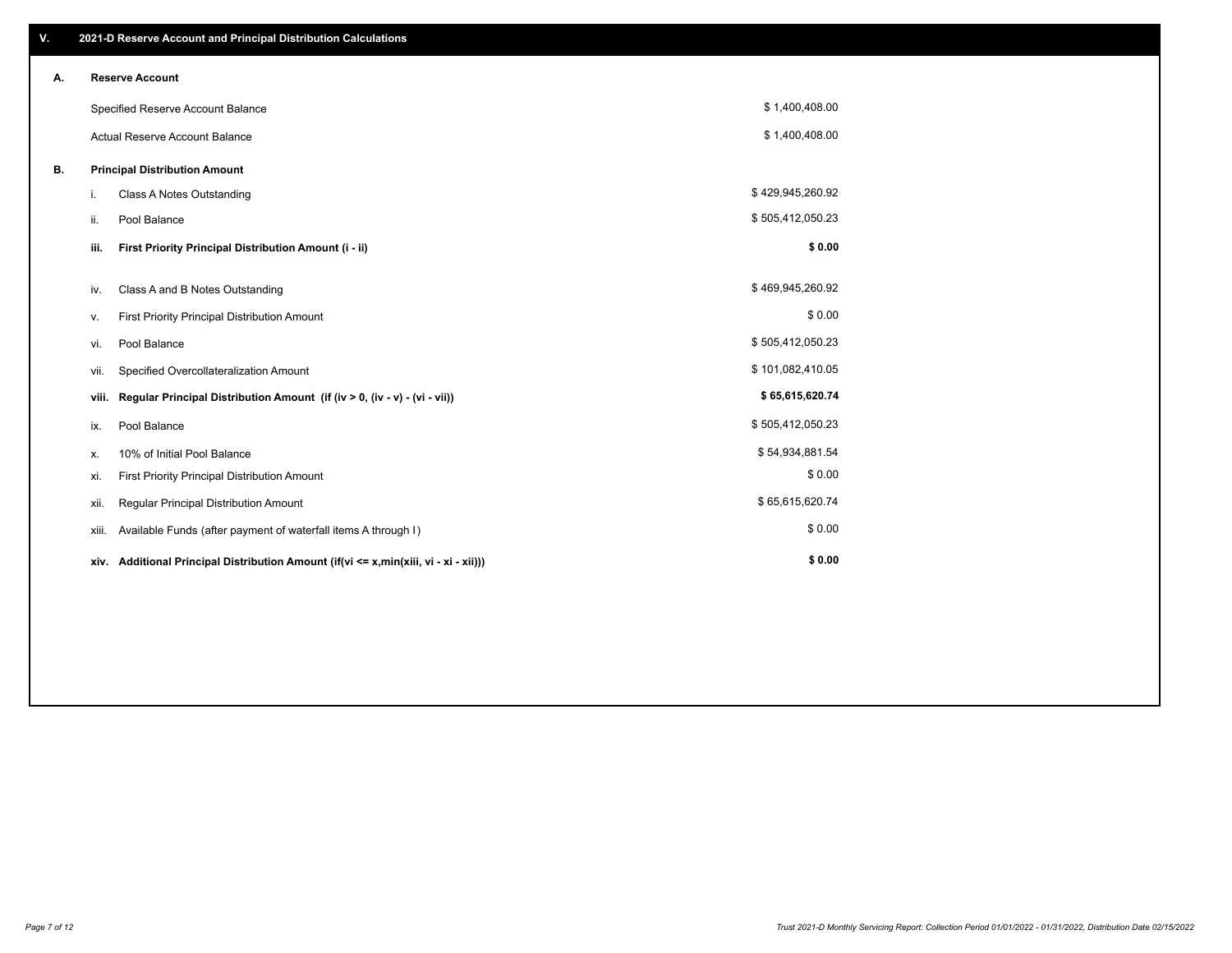|    |                                                         | Paid            | <b>Funds Balance</b> |
|----|---------------------------------------------------------|-----------------|----------------------|
|    |                                                         |                 |                      |
|    | <b>Total Available Funds</b>                            |                 | \$11,933,576.12      |
| A  | <b>Trustee Fees</b>                                     | \$0.00          | \$11,933,576.12      |
| B  | <b>Servicing Fees</b>                                   | \$323,056.74    | \$11,610,519.38      |
| C  | i. Administration Fees                                  | \$8,333.00      | \$11,602,186.38      |
|    | ii. Unreimbursed Administrator Advances plus any Unpaid | \$0.00          | \$11,602,186.38      |
| D  | Class A Noteholders Interest Distribution Amount        | \$427,514.81    | \$11,174,671.57      |
| Е  | First Priority Principal Payment                        | \$0.00          | \$11,174,671.57      |
| F. | Class B Noteholders Interest Distribution Amount        | \$77,000.00     | \$11,097,671.57      |
| G  | <b>Reinstatement Reserve Account</b>                    | \$0.00          | \$11,097,671.57      |
| H  | Regular Principal Distribution                          | \$11,097,671.57 | \$0.00               |
|    | <b>Carryover Servicing Fees</b>                         | \$0.00          | \$0.00               |
| J  | Additional Principal Distribution Amount                | \$0.00          | \$0.00               |
| Κ  | Unpaid Expenses of Trustee                              | \$0.00          | \$0.00               |
| L  | Unpaid Expenses of Administrator                        | \$0.00          | \$0.00               |
| М  | Remaining Funds to the Residual Certificateholders      | \$0.00          | \$0.00               |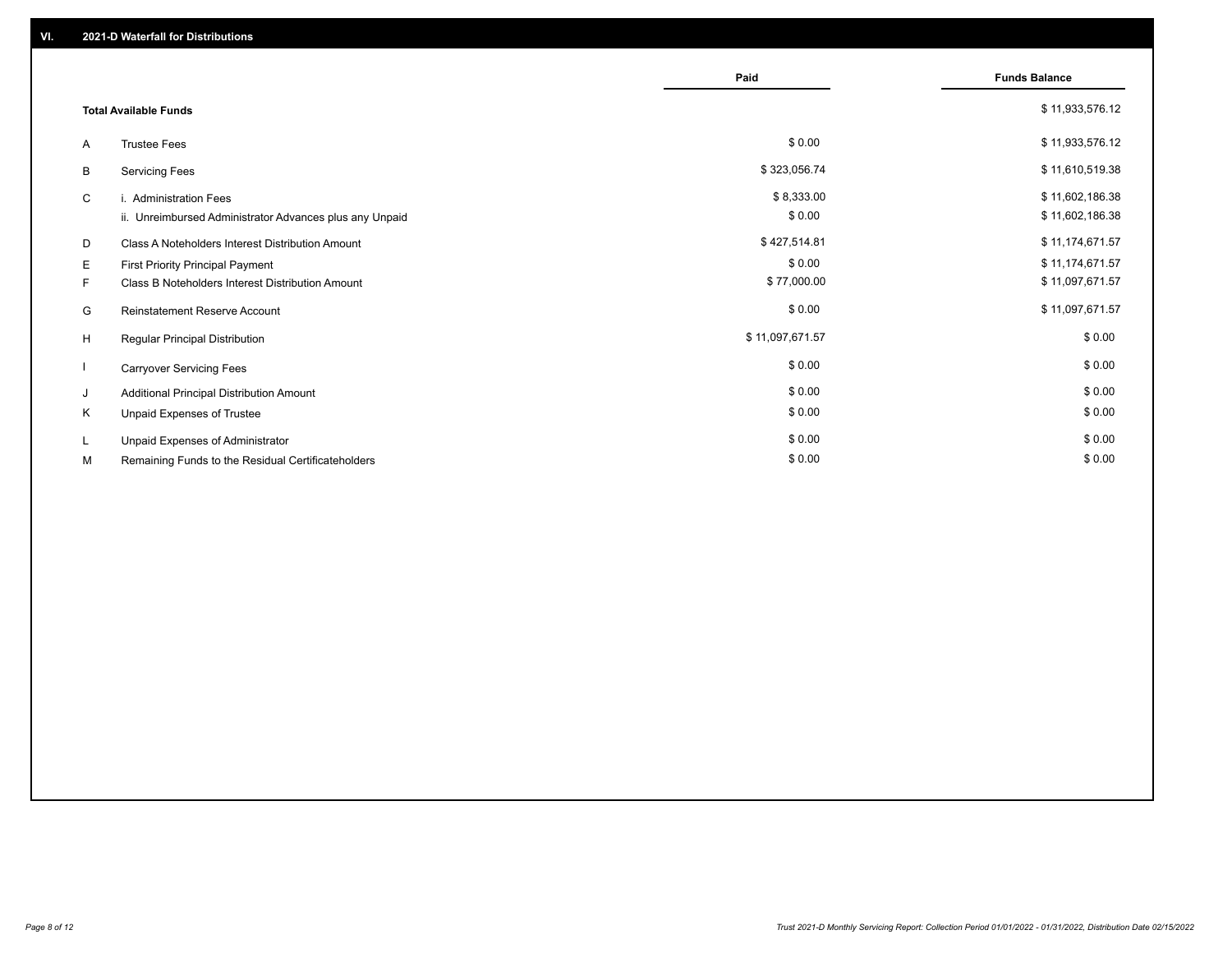| <b>Distribution Amounts</b>                                |                         |                         |                         |
|------------------------------------------------------------|-------------------------|-------------------------|-------------------------|
|                                                            | A <sub>1</sub> A        | A <sub>1</sub> B        | в                       |
| Cusip/Isin                                                 | 78449MAA4               | 78449MAB2               | 78449MAC0               |
| <b>Beginning Balance</b>                                   | \$337,246,590.70        | \$92,698,670.22         | \$40,000,000.00         |
| Index                                                      | <b>FIXED</b>            | <b>LIBOR</b>            | <b>FIXED</b>            |
| Spread/Fixed Rate                                          | 1.34%                   | 0.60%                   | 2.31%                   |
| Record Date (Days Prior to Distribution)                   | 1 NEW YORK BUSINESS DAY | 1 NEW YORK BUSINESS DAY | 1 NEW YORK BUSINESS DAY |
| <b>Accrual Period Begin</b>                                | 1/15/2022               | 1/18/2022               | 1/15/2022               |
| <b>Accrual Period End</b>                                  | 2/15/2022               | 2/15/2022               | 2/15/2022               |
| Daycount Fraction                                          | 0.08333333              | 0.07777778              | 0.08333333              |
| Interest Rate*                                             | 1.34000%                | 0.70629%                | 2.31000%                |
| <b>Accrued Interest Factor</b>                             | 0.001116667             | 0.000549337             | 0.001925000             |
| <b>Current Interest Due</b>                                | \$376,592.03            | \$50,922.78             | \$77,000.00             |
| Interest Shortfall from Prior Period Plus Accrued Interest | $$ -$                   | $\mathsf{\$}$ -         | $\mathcal{S}$ -         |
| <b>Total Interest Due</b>                                  | \$376,592.03            | \$50,922.78             | \$77,000.00             |
| <b>Interest Paid</b>                                       | \$376,592.03            | \$50,922.78             | \$77,000.00             |
| <b>Interest Shortfall</b>                                  | $$ -$                   | $$ -$                   | $\mathsf{\$}$ -         |
| <b>Principal Paid</b>                                      | \$8,704,949.77          | \$2,392,721.80          | $$ -$                   |
| <b>Ending Principal Balance</b>                            | \$328,541,640.93        | \$90,305,948.42         | \$40,000,000.00         |
| Paydown Factor                                             | 0.022787827             | 0.022787827             | 0.000000000             |
| <b>Ending Balance Factor</b>                               | 0.860056652             | 0.860056652             | 1.000000000             |

\* Pay rates for Current Distribution. For the interest rates applicable to the next distribution date, please see https://www.salliemae.com/about/investors/data/SMBabrate.txt.

**VII. 2021-D Distributions**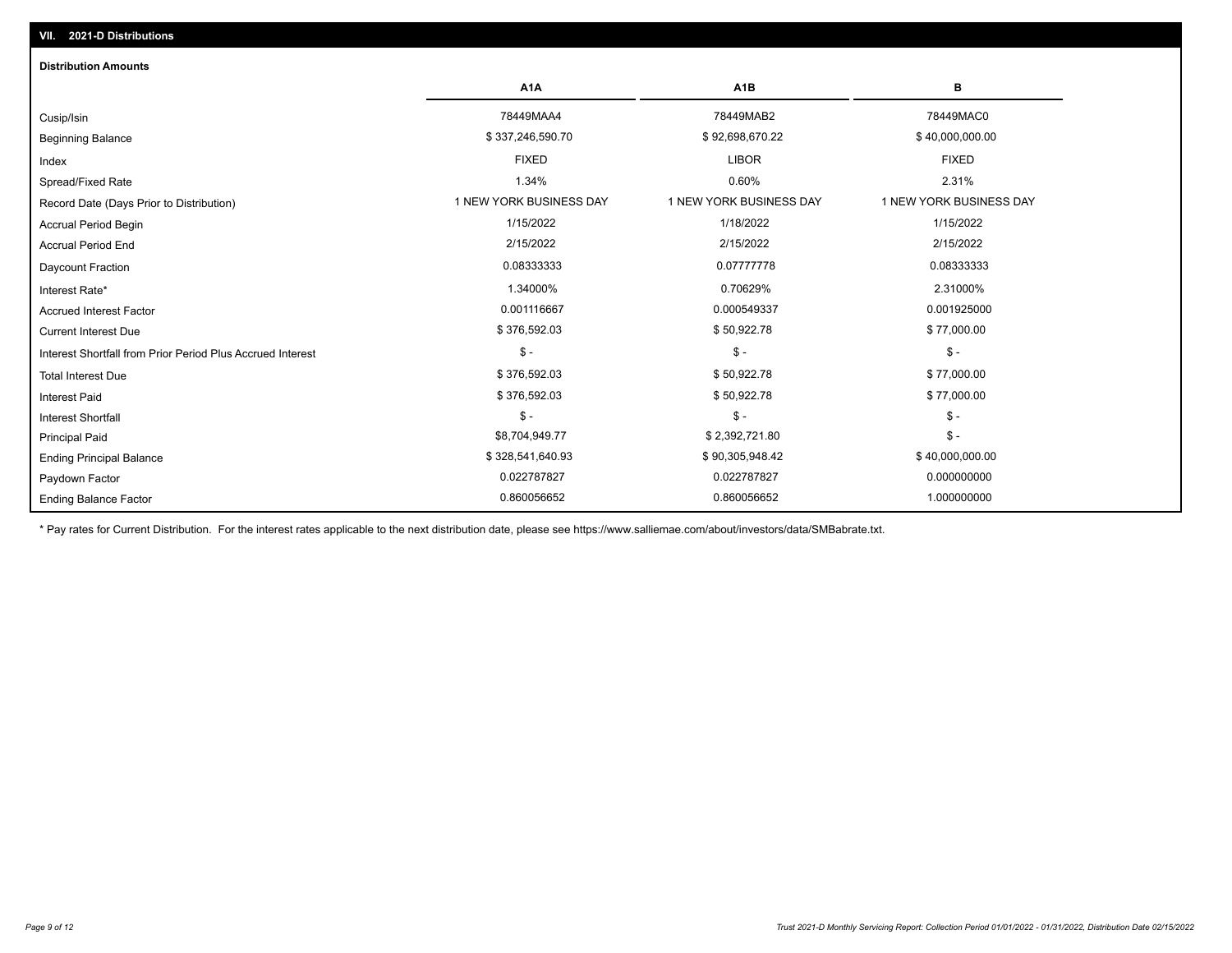## **Since Issued Total CPR**

$$
\text{total cPR} = 1 - \left(\frac{APB}{PPB}\right)^{\left(\frac{12}{MSC}\right)}
$$

APB = Actual period-end Pool Balance PPB = Projected period-end Pool Balance assuming no prepayments and no defaults Pool Balance = Sum(Principal Balance + Interest Accrued to Capitalize Balance) MSC = Months Since Cut-Off

I J Ι

#### **Since-Issued Total Constant Prepayment Rate (CPR)**

Since-Issued Total CPR measures prepayments, both voluntary and involuntary, for a trust student loan pool over the life of a transaction. For each trust distribution, the actual month-end pool balance is compared against a month-end pool balance originally projected at issuance assuming no prepayments and defaults. For purposes of Since- Issued Total CPR calculations, projected period end pool balance assumes in-school status loans have up to a six month grace period before moving to repayment, grace status loans remain in grace status until their status end date and then to move to full principal and interest repayment, loans subject to interim interest or fixed payments during their in-school and grace period continue paying interim interest or fixed payments until full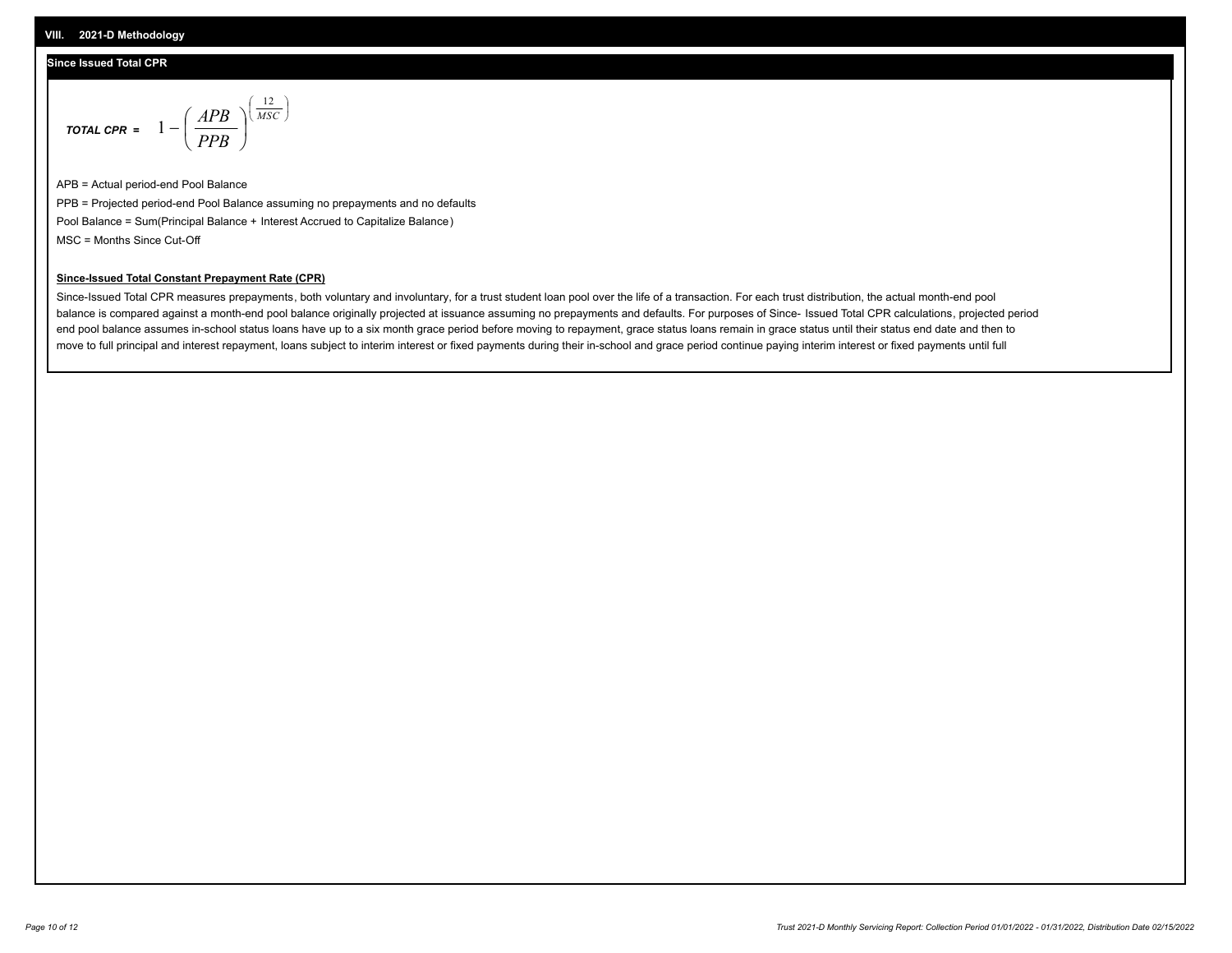## **EU RISK RETENTION**

As of the date of this report, Sallie Mae Bank confirms that (i) it retains, through its ownership of the Depositor (its wholly-owned subsidiary), a material net economic interest of not less than 5% of the aggregate principal balance of the Trust Student Loans in accordance with the EU Retention Rules ; (ii) the retained interest is held via ownership of the R Certificate; and (iii) the retained interest is not subject to any credit risk mitigation, any short position or any other credit risk hedge and has not been sold except as permitted by the EU Retention Rules.